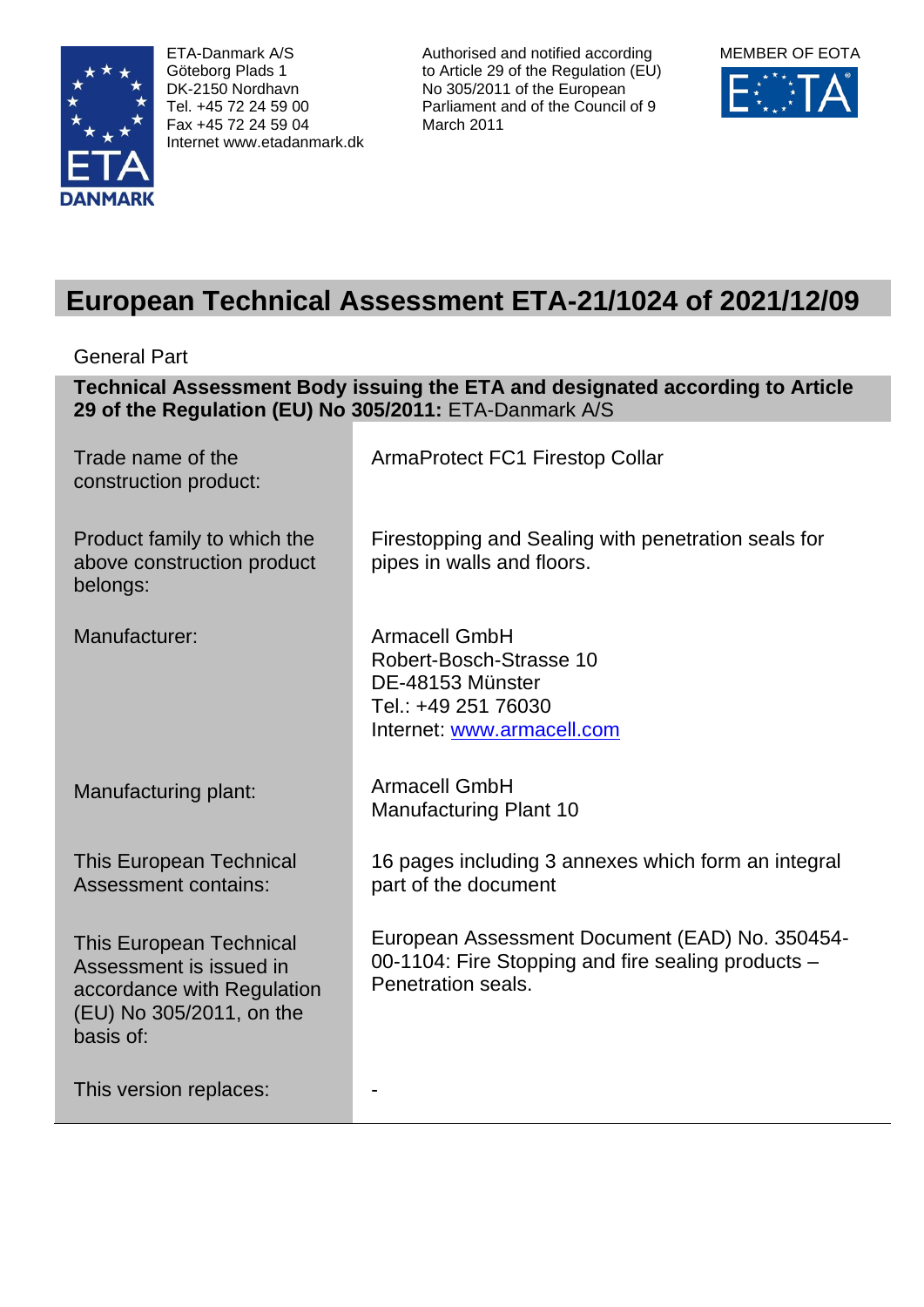Translations of this European Technical Assessment in other languages shall fully correspond to the original issued document and should be identified as such.

Communication of this European Technical Assessment, including transmission by electronic means, shall be in full (excepted the confidential Annex(es) referred to above). However, partial reproduction may be made, with the written consent of the issuing Technical Assessment Body. Any partial reproduction has to be identified as such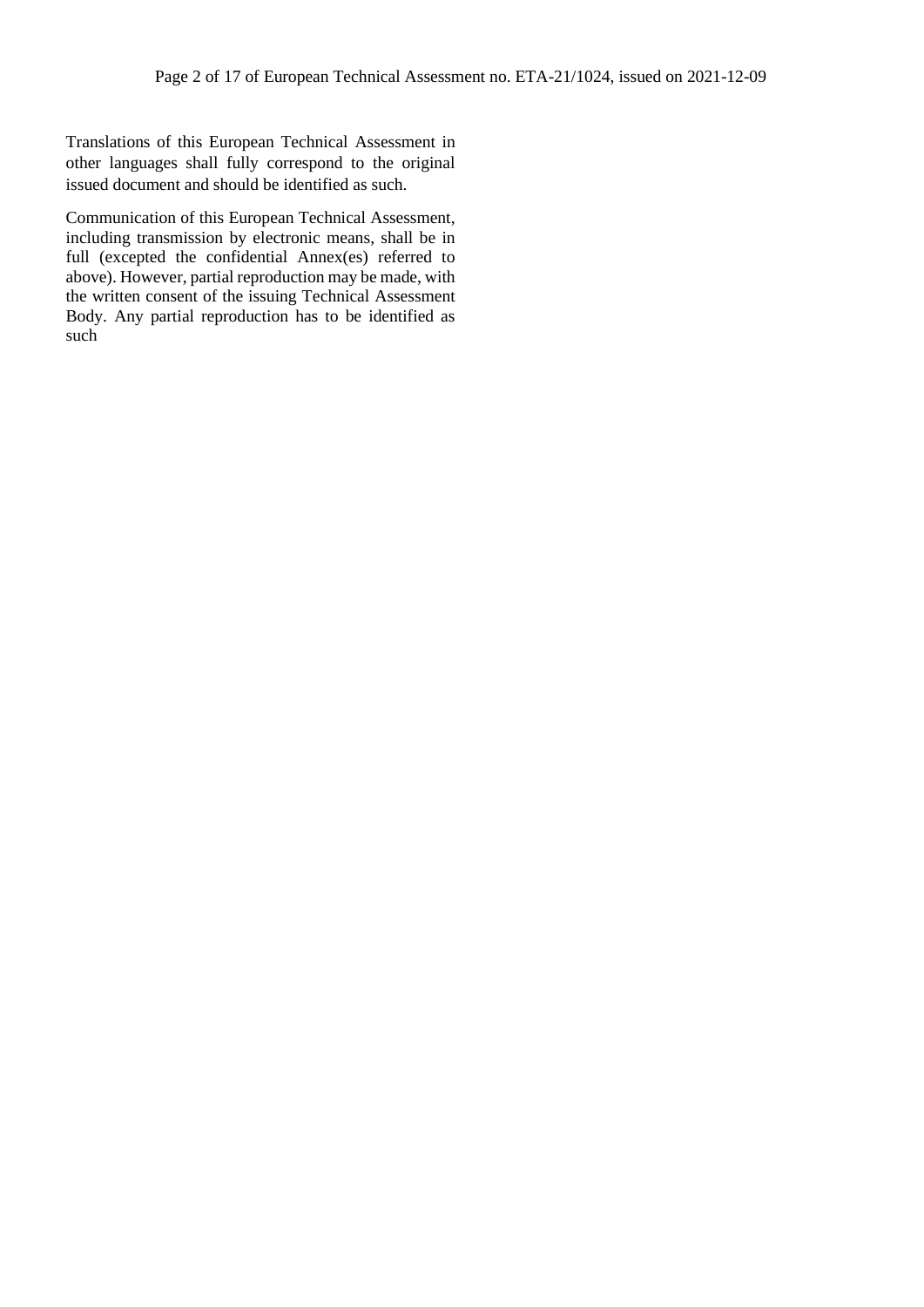### **II SPECIFIC PART OF THE EUROPEAN TECHNICAL ASSESSMENT**

### **1 Technical description of product and intended use**

#### **Technical description of the product**

The ArmaProtect FC1 Firestop Collar pipe penetration seal, pipe collar with straps for plug fixing or embedding in mortar, gypsum. The ArmaProtect FC1 Firestop Collar pipe penetration seal consists of a metal casing of steel with a minimum thickness of 0,60 mm sufficiently protected against corrosion, and a fire protection lining located inside the housing. The lining consists of a 2 mm thick and 40 mm wide intumescent building material ArmaProtect IWFC1with a density of approx.  $1210 \pm 10$  $kg/m<sup>3</sup>$ .

The collars have an outer diameter of 61,2 mm up to 187,2 mm. The ArmaProtect FC1 Firestop Collar pipe penetration seal is permitted in lightweight partition walls and solid walls with a thickness of at least 100 mm and in solid floors with a thickness of at least 150 mm. The radial clearance between the penetrating plastic pipes – including insulation – and the vertical or horizontal building part closing off the room has to be filled completely with mineral building materials.

Detailed specifications for identification and performance criteria relevant for fire safety with regard to the construction products are given in annexs 1-3.

#### **Specification of the intended use in accordance with the applicable European Assessment Document**

The construction product ArmaProtect FC1 Firestop Collar pipe penetration seal is intended for use as components with a fire protection effect in walls made from concrete, aerated concrete, masonry or light weight partition structures that are subject to requirements related to fire protection. Their fire resistant capability prevents heat transmission and fire spreading in the event of fire.

Within the scope of this ETA, the fire resistance was demonstrated for pipes in penetration seals which consisted of the components listed in table 1.

| Table $1$ – components of the verified penetration seals |  |  |  |
|----------------------------------------------------------|--|--|--|
|----------------------------------------------------------|--|--|--|

| <b>Product type</b> | <b>Trade name</b>        |      |
|---------------------|--------------------------|------|
| Collar              | ArmaProtect              | FC 1 |
|                     | <b>Firestop Collar</b>   |      |
| Intumescent         | <b>ArmaProtect IWFC1</b> |      |

Pipe penetration seals are used to seal off openings in fire resistant walls, which are penetrated by cables, and serves to preserve the walls' fire resistance in the area of the penetrations.

Detailed information and data on the verified penetration seals are given in Annexes 1-3.

The performances given in Section 3 exclusively relate to this penetration seals (e.g. with respect to the design and arrangement of the components of the penetration seals and the type and position of the services, see annexes 1-3

The verification and assessment methods on which this European Technical Assessment is based lead to the assumption of a working life of at least 10 years for ArmaProtect FC1 Firestop Collar pipe penetration seal.

The indications given on the working life cannot be interpreted as a guarantee given by the manufacturer, but are to be regarded only as a means for choosing the right product in relation to the expected economically reasonable working life of the works.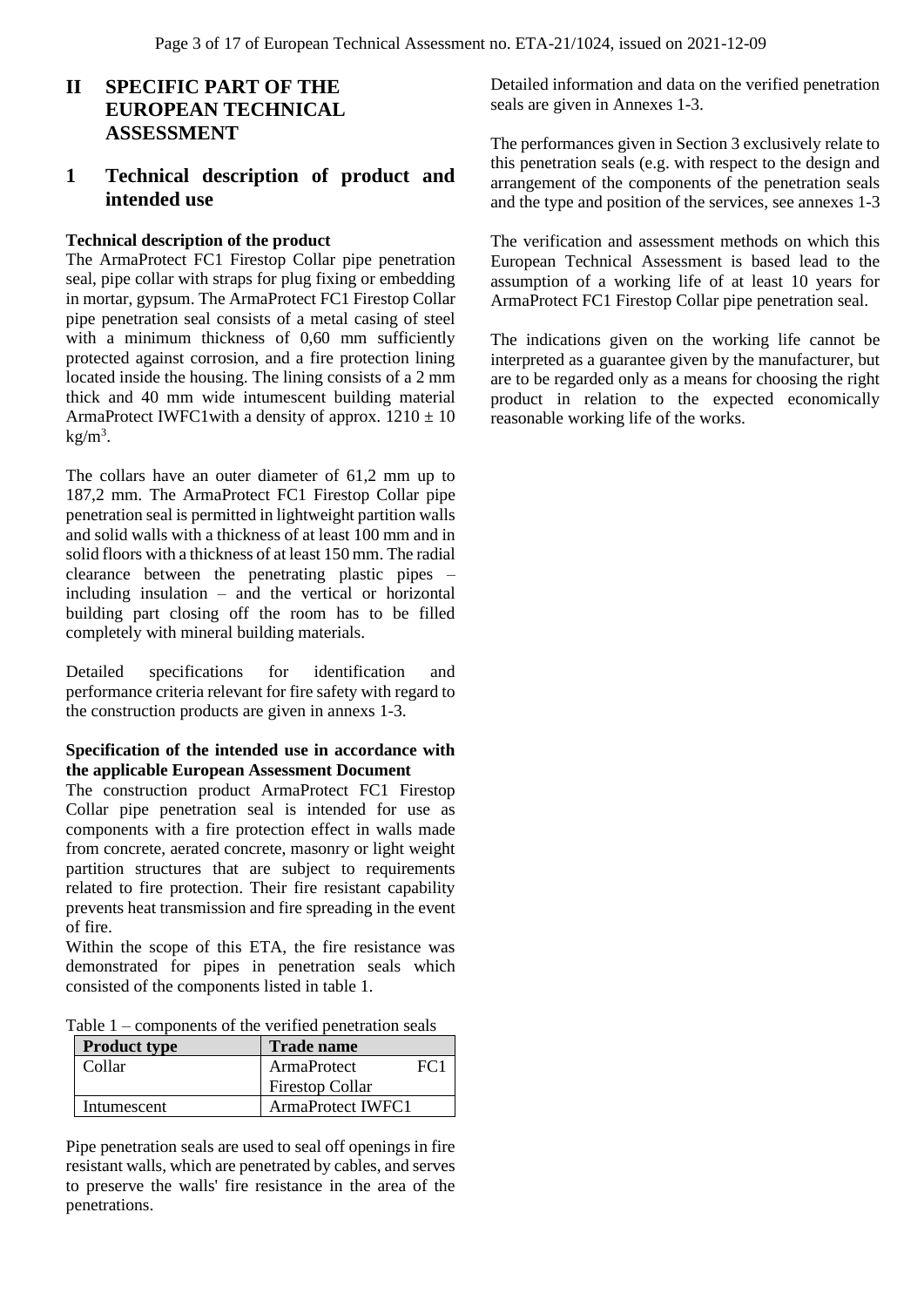## **Characteristic Assessment of characteristic 3.1 Safety in case of fire (BWR2)** Reaction to fire The collar housing made of steel is classified as **Euroclass A1**  in accordance with EN 13501-1 and EC Delegated regulation 2016/364/EU. The intumescent material ArmaProtect IWFC1is classified as **Euroclass E** in accordance with EN 13501-1 Resistance to fire<br>The ArmaProtect FC1 Firestop Collar pipe penetration seal used in penetrations seals as described in annex 3 in at Installation is permitted in lightweight partition walls and solid walls with a thickness of at least 100 mm and in solid ceilings with a thickness of at least 150 mm is classified as described in annex 3 in accordance with EN 13501-2 **3.2 Hygiene, health and the environment (BWR3)** Content, emission and/or release of dangerous substances No dangerous substances ArmaProtect FC1 Firestop Collar and ArmaProtect IWFC1 do not contain dangerous substances detailed in Council Directive 67/548/EEC and Regulation (EC) no 1272/2008 above the acceptable limits Air permeability (material property) No performance assessed Water Permeability (material property) No performance assessed **3.3 Safety in use (BWR4)** Mechanical resistance and stability No performance assessed Resistance to impact/movement No performance assessed Adhesion No performance assessed Durability The product fulfils the provisions related to durability in EAD 35054-00-1104 for use condition Y1 Movement Capability No performance assessed Cycling of perimeter seals for curtain walls No performance assessed Compression set No performance assessed Linear expansion on setting No performance assessed **3.4 Protection against noise (BWR5)** Airborne sound insulation No performance assessed **3.5 Energy Economy and heat retention (BWR6)**

#### **3 Performance of the product and references to the methods used for its assessment**

| Thermal insulation        | No performance assessed |
|---------------------------|-------------------------|
| Water vapour permeability | No performance assessed |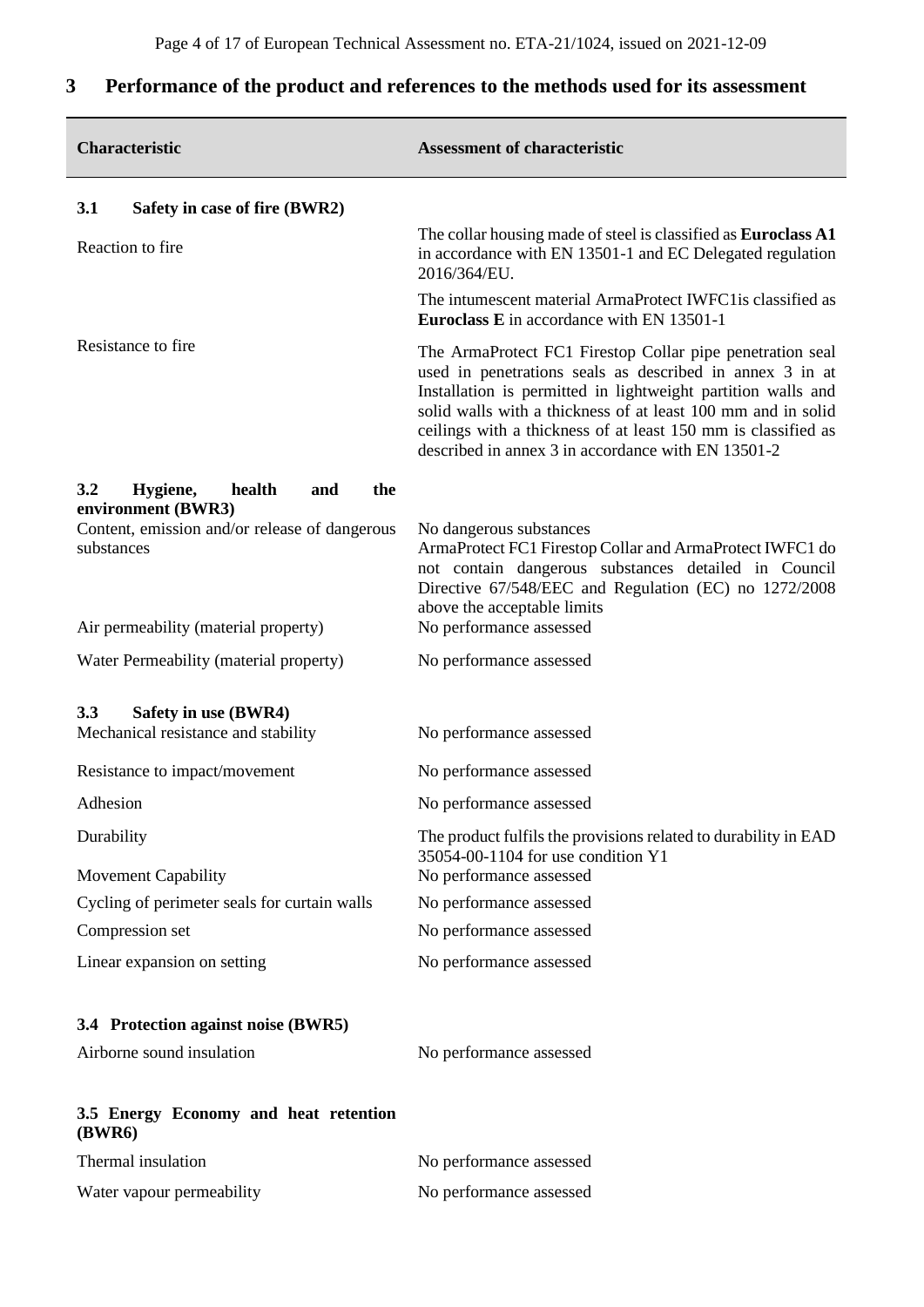#### **3.6 General aspects**

In addition to the specific clauses relating to dangerous substances contained in this European technical Assessment, there may be other requirements applicable to the products falling within its scope (e.g. transposed European legislation and national laws, regulations and administrative provisions). In order to meet the provisions of the Construction Products Regulation, these requirements need also to be complied with, when and where they apply.

The verification of durability is part of testing the essential characteristics. The ArmaProtect FC1 Firestop Collar pipe penetration seal is intended for use at temperatures below  $0^{\circ}$ C and with exposure to UV, but with no exposure to rain, and can therefore – according EAD 35054-00-1104 – be categorized as Type Y1. Since the requirements for Type Y1 are met, also the requirements for Type Y2, Z1 and Z2 are fulfilled.

The European Technical Assessment is issued for the product based on agreed data/information, deposited with ETA-Danmark, which identifies the product that has been assessed and judged. Changes to the product or production process, which could result in this deposited data/information being incorrect, should be notified to ETA-Danmark before the changes are introduced. ETA-Danmark will decide if such changes affect the ETA and consequently the validity of the CE marking based on the ETA and if so whether further assessment or alterations to the ETA, shall be necessary.

ArmaProtect FC1 Fire Stop Collar is manufactured in accordance with the provisions of this European Technical Assessment using the manufacturing processes as identified in the inspection of the plant by the notified inspection body and laid down in the technical documentation.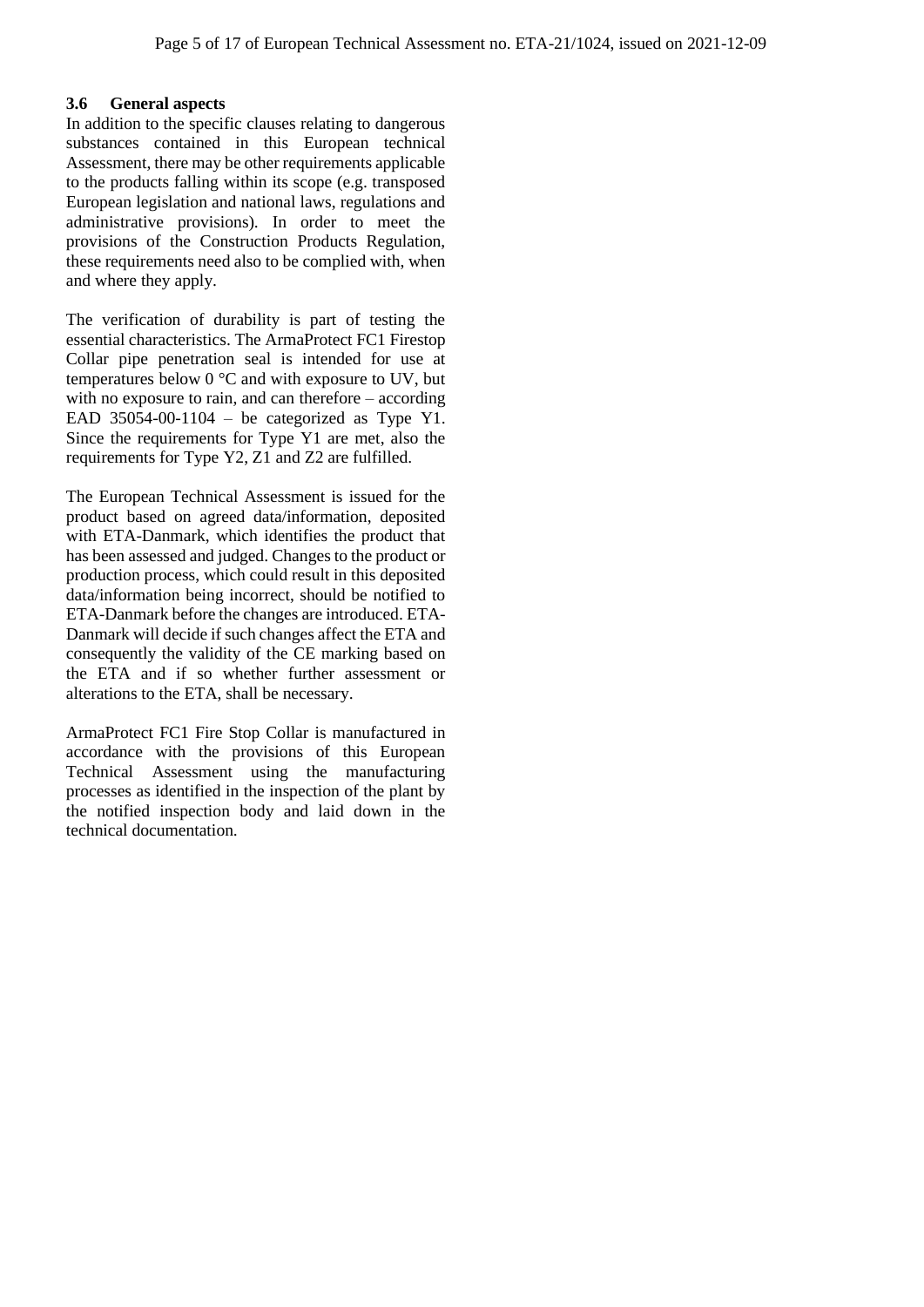### **4 Assessment and verification of constancy of performance (AVCP)**

#### **4.1 AVCP system**

According to the decision 1999/454/EC of the European Commission, as amended by 2001/596/EC, the system(s) of assessment and verification of constancy of performance (see Annex V to Regulation (EU) No 305/2011) is 1.

### **5 Technical details necessary for the implementation of the AVCP system, as foreseen in the applicable EAD**

Technical details necessary for the implementation of the AVCP system are laid down in the control plan deposited at ETA-Danmark prior to CE marking

Issued in Copenhagen on 2021-12-09 by Thomas Bruun

Managing Director, ETA-Danmark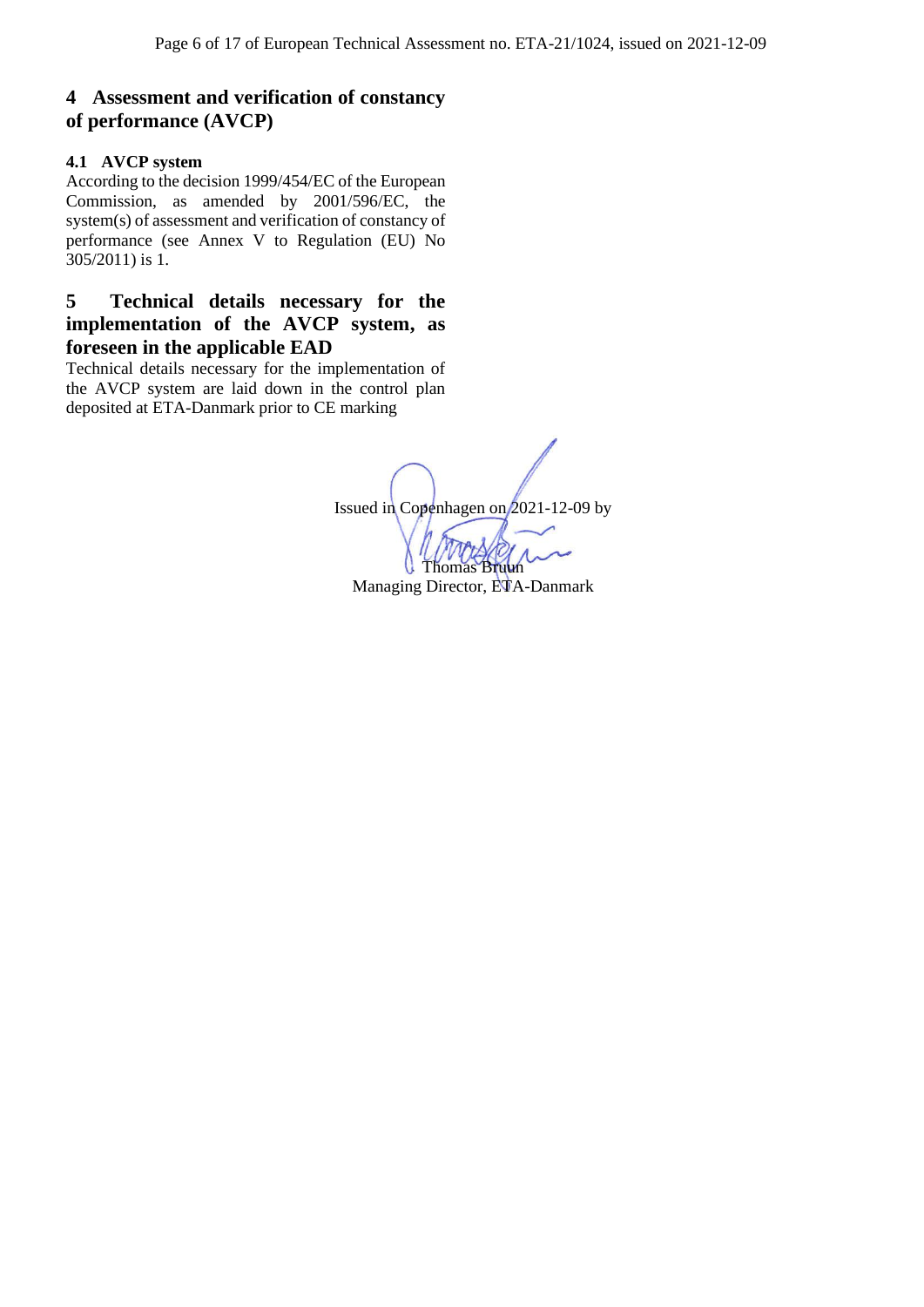#### **Annex 1 Product details and definitions**

Product and performance of the ArmaProtect FC1 Firestop Collar pipe penetration seal system and accessory components:



Product and performance of the ArmaProtect IWFC1:

| <b>Property</b>                     | <b>Parameter</b>                                 | <b>Method</b>        |
|-------------------------------------|--------------------------------------------------|----------------------|
| Weight loss on heating              | 52-62% (temperature 550 $°C$ , 30 minutes)       | TR 024 clause 3.1.8  |
| Dimensions (thickness of the sheet) | $2 \text{ mm} \pm 0,2 \text{ mm}$                | TR 024 clause 3.1.2  |
| Density                             | $1,02 - 1,42$ g/cm <sup>3</sup> (thickness 2 mm) | TR 024 clause 3.1.4  |
| Expansion ratio                     | $12-22,5$ times                                  | TR 024 clause 3.1.11 |
| Expansion pressure                  | $> 0.6$ N/mm <sup>2</sup>                        | TR 024 clause 3.1.12 |

Product and performance of the ArmaProtect FC1 Firestop Collar pipe penetration seal system:

| <b>Manufacturer</b>     | <b>Description</b>                                                        |
|-------------------------|---------------------------------------------------------------------------|
| Armacell GmbH           | ArmaProtect FC1 Firestop Collar pipe penetration seal system. Pipe collar |
| Robert-Bosch-Strasse 10 | with straps for plug fixing or embedding in gypsum, mortar.               |
| DE-48153 Münster        |                                                                           |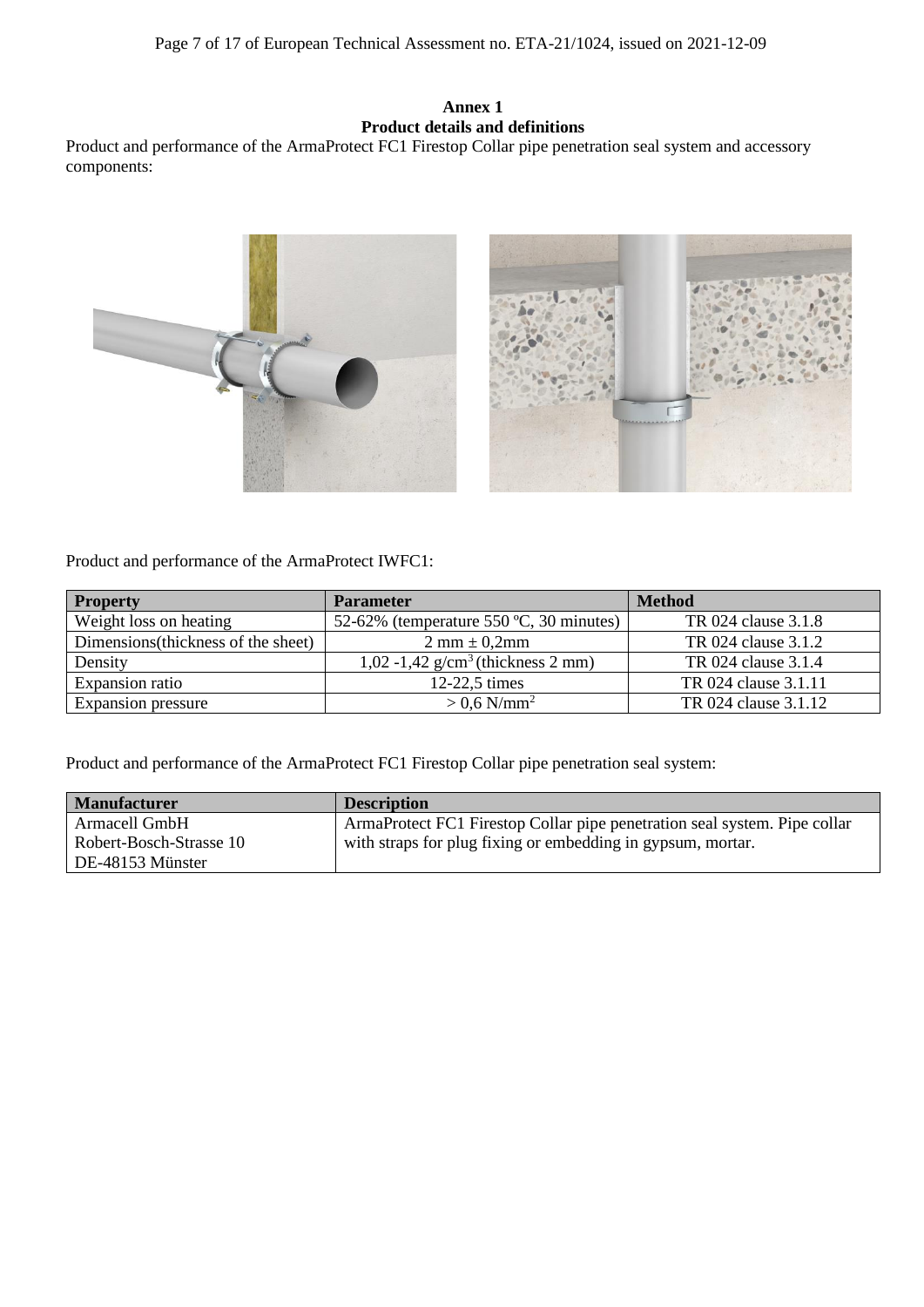#### **Annex 2**

#### **Detailed information and description of the test conditions under which the fire resistance performance was determined for the ArmaProtect FC1 Firestop Collar pipe penetration seal system**

Penetration of pipes, wall installation - section view

Penetration of pipes, wall installation - section view



Penetration of pipes, floor installation - section viewPenetration of pipes, floor installation - section view

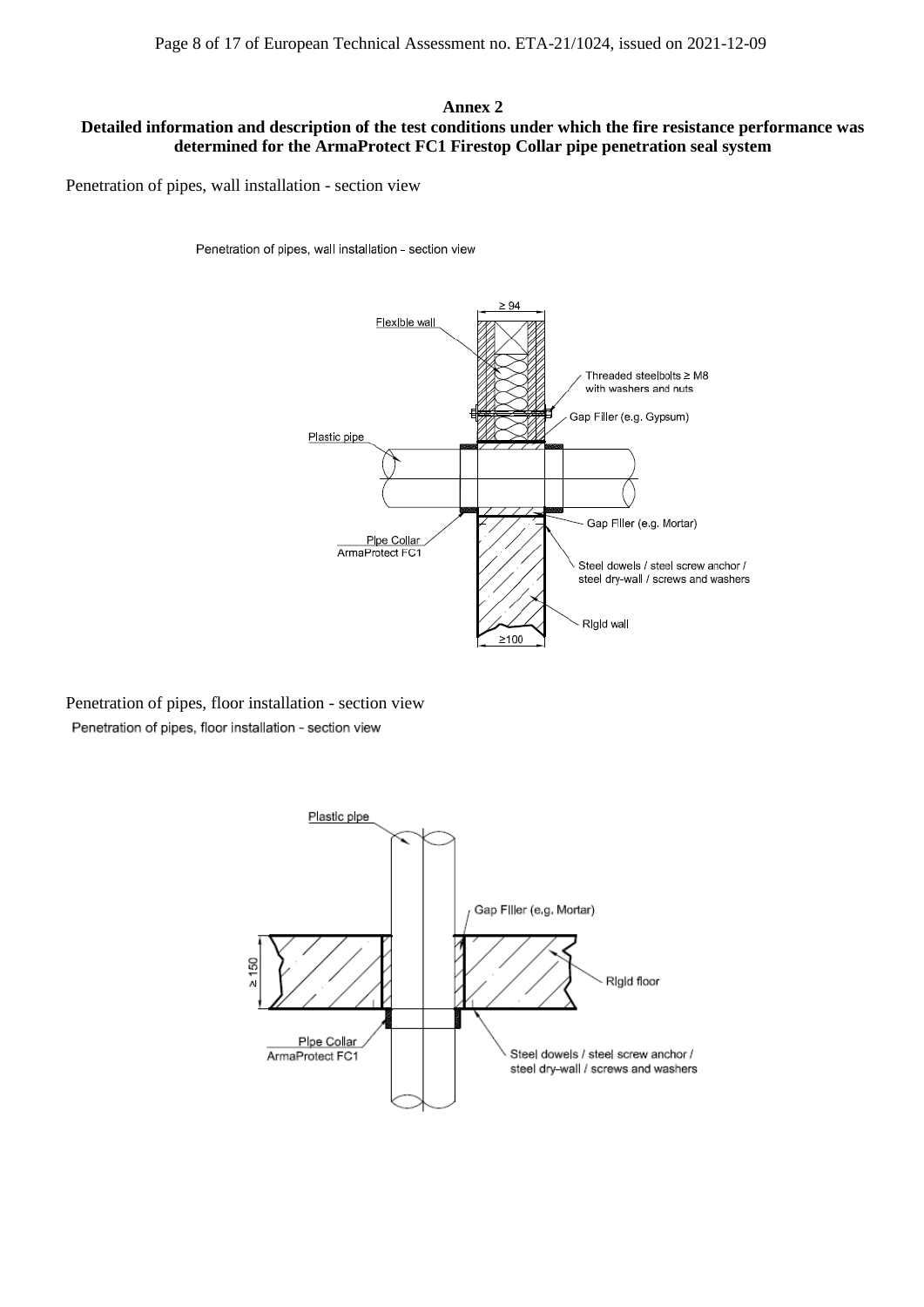#### **Annex 3**

#### **Description of the installations for the confirmation of fire resistance of penetration seal performance.**

The below applies to the tested seals as indicated in Annex 1 and/or Annex 2 for **100 mm light weight wall** construction with a standard value for fire resistance of 90 min according to EN 1366-3 clause 7.2.2.1.2.

| Wall penetrations for pipe material PVC-U. Insulation without. |                   |                        |                                    |                 |     |   |                                      |  |             |  |  |
|----------------------------------------------------------------|-------------------|------------------------|------------------------------------|-----------------|-----|---|--------------------------------------|--|-------------|--|--|
| Pipe $\phi$ (mm)                                               | Wall<br>thickness | Numbers of<br>layers   | Maximum achieved<br>classification |                 |     |   | Admissible pipe end<br>configuration |  |             |  |  |
|                                                                | (mm)              | "ArmaProtect<br>IWFC1" |                                    | $E = Integrity$ |     |   |                                      |  |             |  |  |
|                                                                |                   |                        | $E =$ Integrity                    |                 |     |   |                                      |  |             |  |  |
|                                                                |                   |                        | and $I =$                          |                 |     |   |                                      |  | ArmaProtect |  |  |
|                                                                |                   |                        | Insulation                         |                 | C/C |   | $U/C$ $C/U$ $U/U$                    |  | IWFC1       |  |  |
| $\leq 50$                                                      | $1,8 - 5,6$       | 2x2                    | EI 120 - U/C                       | $E$ 120 - U/C   | X   | x |                                      |  | X           |  |  |
| $> 50 - 575$                                                   | $1,8 - 8,4$       | 2x3                    | EI 120 - U/C                       | $E$ 120 - U/C   | x   | X |                                      |  | X           |  |  |
| $> 75 - 5110$                                                  | $1,8-12,3$        | 2x4                    | EI 120 - U/C                       | $E$ 120 - U/C   | X.  | X |                                      |  | X           |  |  |
| $>110 - S125$                                                  | $2,2 - 12,2$      | 2x5                    | EI 120 - U/C                       | $E$ 120 - U/C   | X.  | X |                                      |  | X           |  |  |
| $\leq 160$                                                     | $3,2-11,9$        | 2x6                    | EI 120 - U/C                       | $E$ 120 - U/C   | x   | x |                                      |  | X           |  |  |

| Wall penetrations for pipe material PE. Insulation without. |                           |                                                                            |                 |                 |     |                                      |     |     |                             |
|-------------------------------------------------------------|---------------------------|----------------------------------------------------------------------------|-----------------|-----------------|-----|--------------------------------------|-----|-----|-----------------------------|
| Pipe $\phi$ (mm)                                            | Wall<br>thickness<br>(mm) | Numbers of<br>Maximum achieved<br>layers<br>classification<br>"ArmaProtect |                 |                 |     | Admissible pipe end<br>configuration |     |     | Admissible<br>collar lining |
|                                                             |                           | IWFC1"                                                                     |                 | $E =$ Integrity |     |                                      |     |     |                             |
|                                                             |                           |                                                                            | $E =$ Integrity |                 |     |                                      |     |     |                             |
|                                                             |                           |                                                                            | and $I =$       |                 |     |                                      |     |     | ArmaProtect                 |
|                                                             |                           |                                                                            | Insulation      |                 | C/C | U/C                                  | C/U | U/U | IWFC1                       |
| $\leq 50$                                                   | $1,8 - 4,6$               | 2x2                                                                        | EI 120 - U/C    | $E$ 120 - U/C   | X   | X                                    |     |     | $\mathsf{x}$                |
| $> 50 - 575$                                                | $1,8 - 8,4$               | 2x3                                                                        | EI 120 - U/C    | $E$ 120 - U/C   | X   | x                                    |     |     | X                           |
| $> 75 - 5110$                                               | $2,7-10,0$                | 2x4                                                                        | EI 120 - U/C    | $E$ 120 - U/C   | Χ   | X                                    |     |     | X                           |

| Wall penetrations for pipe material PP. Insulation without. |                        |                                      |                                            |                 |     |                                      |     |     |                             |  |
|-------------------------------------------------------------|------------------------|--------------------------------------|--------------------------------------------|-----------------|-----|--------------------------------------|-----|-----|-----------------------------|--|
| Pipe $\phi$ (mm)                                            | Wall thickness<br>(mm) | Numbers of<br>layers<br>"ArmaProtect | Maximum achieved<br>classification         |                 |     | Admissible pipe end<br>configuration |     |     | Admissible<br>collar lining |  |
|                                                             |                        | IWFC1"                               | $E =$ Integrity<br>and $I =$<br>Insulation | $E =$ Integrity | C/C | U/C                                  | C/U | U/U | ArmaProtect<br>IWFC1        |  |
| $\leq 50$                                                   | $1,8 - 4,6$            | 2x2                                  | EI 120 - U/C                               | $E$ 120 - U/C   | X   | X                                    |     |     | X                           |  |
| $> 50 - 575$                                                | $1,8 - 8,4$            | 2x3                                  | EI 120 - U/C                               | $E$ 120 - U/C   | X   | X                                    |     |     | X                           |  |
| $> 75 - 5110$                                               | $2,7-10,0$             | 2x4                                  | EI 120 - U/C                               | $E$ 120 - U/C   | X   | X                                    |     |     | $\mathsf{x}$                |  |
| $\leq 125$                                                  | $3,9-12,2$             | 2x5                                  | EI 90 - U/C                                | $E 90 - U/C$    | X   | X                                    |     |     | X                           |  |
| $\leq 160$                                                  | $> 4,0-14,6$           | 2x6                                  | EI 90 - U/C                                | $E 90 - U/C$    | Χ   | X                                    |     |     | X                           |  |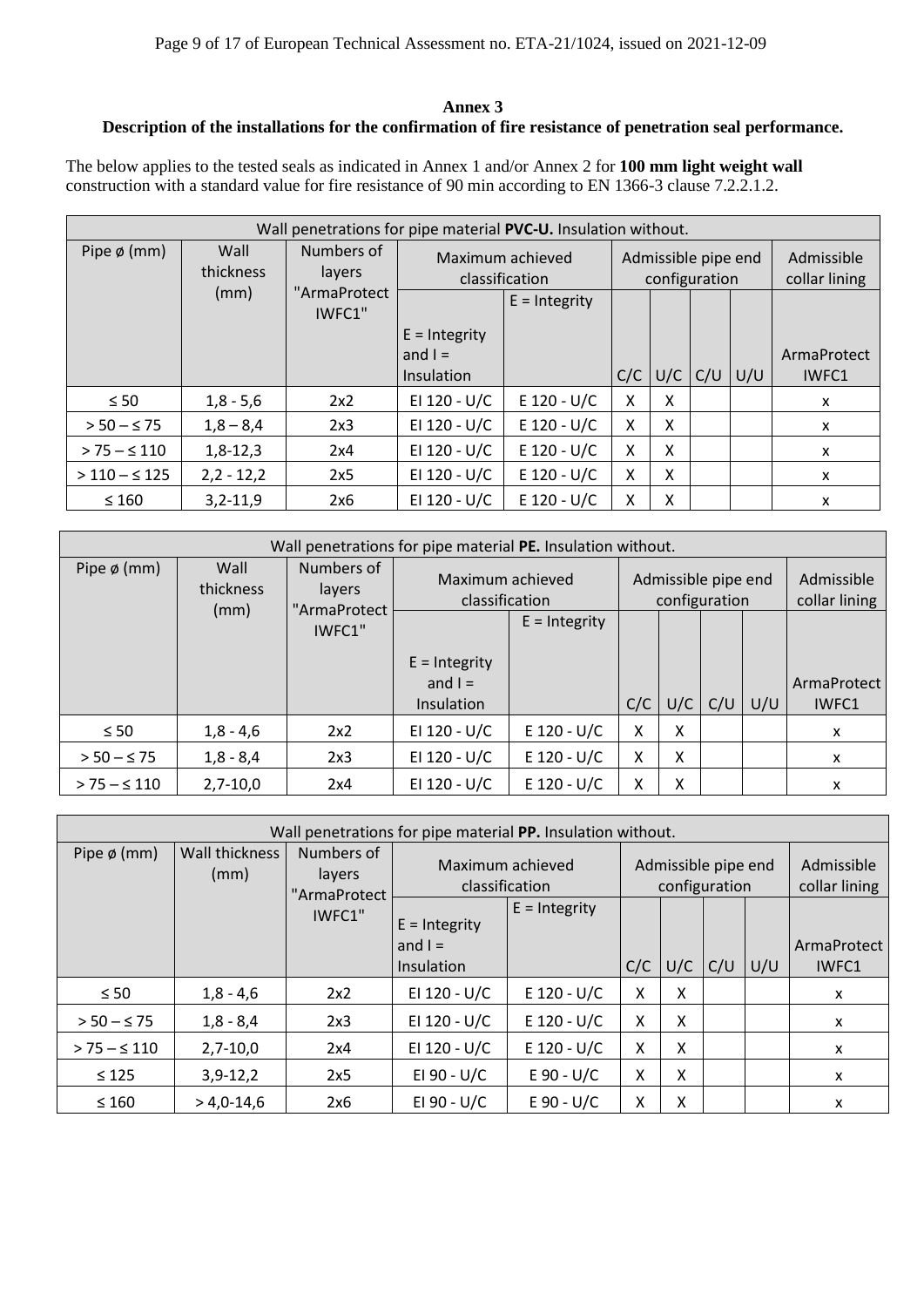|                     | Wall penetrations for pipe material <b>Blue Power.</b> Insulation without. |                        |                                            |                 |                                      |     |     |                             |                      |  |  |  |
|---------------------|----------------------------------------------------------------------------|------------------------|--------------------------------------------|-----------------|--------------------------------------|-----|-----|-----------------------------|----------------------|--|--|--|
| Pipe $\phi$<br>(mm) | Wall thickness<br>(mm)                                                     | Numbers of<br>layers   | Maximum achieved<br>classification         |                 | Admissible pipe end<br>configuration |     |     | Admissible<br>collar lining |                      |  |  |  |
|                     |                                                                            | "ArmaProtect<br>IWFC1" | $E = Integrity$<br>and $I =$<br>Insulation | $E =$ Integrity | C/C                                  | U/C | C/U | U/U                         | ArmaProtect<br>IWFC1 |  |  |  |
| $\leq 50$           | 1,8                                                                        | 2x2                    | EI 120 - U/C                               | $E$ 120 - U/C   | X                                    | X   |     |                             | x                    |  |  |  |
| $\leq 75$           | 2,5                                                                        | 2x3                    | EI 120 - U/C                               | $E$ 120 - U/C   | X                                    | X   |     |                             | X                    |  |  |  |
| $\leq 110$          | 3,4                                                                        | 2x4                    | EI 120 - U/C                               | $E$ 120 - U/C   | Χ                                    | X   |     |                             | x                    |  |  |  |

| Wall penetrations for pipe material Wavin SITECH. Insulation without. |                               |                                      |                                            |                 |     |                                      |     |     |                             |  |  |                             |
|-----------------------------------------------------------------------|-------------------------------|--------------------------------------|--------------------------------------------|-----------------|-----|--------------------------------------|-----|-----|-----------------------------|--|--|-----------------------------|
| Pipe ø<br>(mm)                                                        | <b>Wall thickness</b><br>(mm) | Numbers of<br>layers<br>"ArmaProtect | Maximum achieved<br>classification         |                 |     | Admissible pipe end<br>configuration |     |     |                             |  |  | Admissible<br>collar lining |
|                                                                       |                               | IWFC1"                               |                                            | $E =$ Integrity |     |                                      |     |     |                             |  |  |                             |
|                                                                       |                               |                                      | $E =$ Integrity<br>and $I =$<br>Insulation |                 | C/C | U/C                                  | C/U | U/U | ArmaProtect<br><b>IWFC1</b> |  |  |                             |
| $\leq 50$                                                             | 2,0                           | 2x2                                  | EI 120 - U/C                               | $E$ 120 - U/C   | X   | X                                    |     |     | X                           |  |  |                             |
| $\leq 75$                                                             | 2,6                           | 2x3                                  | EI 90 - U/C                                | $E$ 120 - U/C   | X   | X                                    |     |     | X                           |  |  |                             |
| $\leq 110$                                                            | 3,6                           | 2x4                                  | EI 90 - U/C                                | $E$ 120 - U/C   | Χ   | X                                    |     |     | x                           |  |  |                             |

|                | Wall penetrations for pipe material aquatherm green pipe MS. Insulation without. |                                      |                                    |                                      |     |     |     |                             |              |  |
|----------------|----------------------------------------------------------------------------------|--------------------------------------|------------------------------------|--------------------------------------|-----|-----|-----|-----------------------------|--------------|--|
| Pipe ø<br>(mm) | Wall thickness<br>(mm)                                                           | Numbers of<br>layers<br>"ArmaProtect | Maximum achieved<br>classification | Admissible pipe end<br>configuration |     |     |     | Admissible<br>collar lining |              |  |
|                |                                                                                  | IWFC1"                               |                                    | $E =$ Integrity                      |     |     |     |                             |              |  |
|                |                                                                                  |                                      | $E =$ Integrity                    |                                      |     |     |     |                             |              |  |
|                |                                                                                  |                                      | and $I =$                          |                                      |     |     |     |                             | ArmaProtect  |  |
|                |                                                                                  |                                      | Insulation                         |                                      | C/C | U/C | C/U | U/U                         | IWFC1        |  |
| $\leq 16$      | 2,2                                                                              | 2x2                                  | EI 120 - U/C                       | $E$ 120 - U/C                        | X   | X   |     |                             | X            |  |
| $\leq 50$      | 6,9                                                                              | 2x2                                  | EI 120 - U/C                       | $E$ 120 - U/C                        | X   | X   |     |                             | $\mathsf{x}$ |  |
| $\leq 75$      | 10,4                                                                             | 2x3                                  | EI 120 - U/C                       | $E$ 120 - U/C                        | X   | X   |     |                             | X            |  |
| $\leq 110$     | 15,2                                                                             | 2x4                                  | EI 120 - U/C                       | $E$ 120 - U/C                        | X   | X   |     |                             | X            |  |
|                | Also covered pipe diameter (mm) / wall thickness (mm)                            |                                      |                                    |                                      |     |     |     |                             |              |  |
|                | 20-2,8 / 25-3,5 / 32-4,5 / 40-5,6 / 63-8,7 / 90-12,5 /                           |                                      |                                    |                                      |     |     |     |                             |              |  |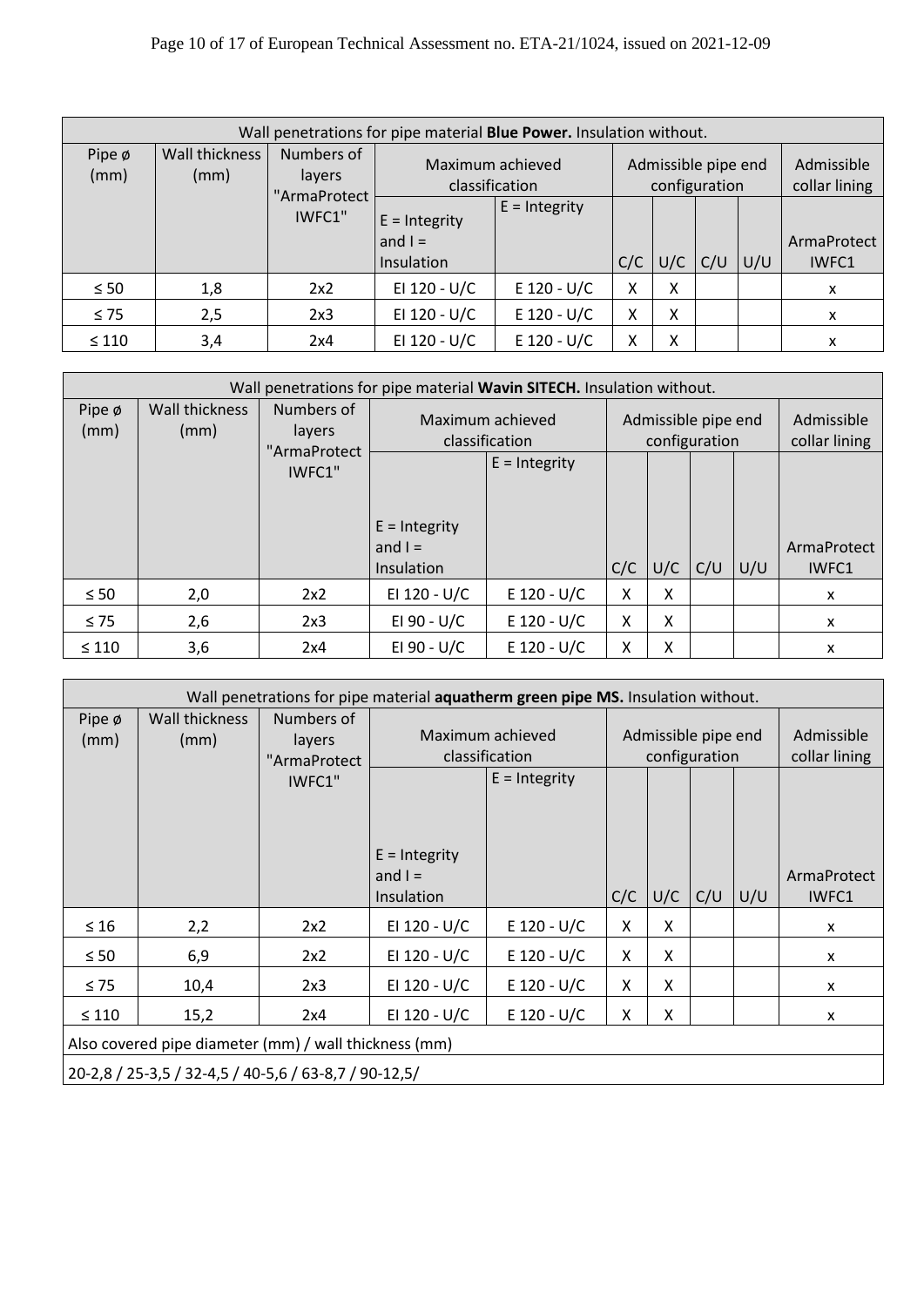### Page 11 of 17 of European Technical Assessment no. ETA-21/1024, issued on 2021-12-09

|                     | Wall penetrations for pipe material Geberit Silent PP. Insulation without. |                                                            |                              |                 |                                      |                             |     |     |             |  |  |
|---------------------|----------------------------------------------------------------------------|------------------------------------------------------------|------------------------------|-----------------|--------------------------------------|-----------------------------|-----|-----|-------------|--|--|
| Pipe $\phi$<br>(mm) | Wall thickness<br>(mm)                                                     | Numbers of<br>Maximum achieved<br>layers<br>classification |                              |                 | Admissible pipe end<br>configuration | Admissible<br>collar lining |     |     |             |  |  |
|                     |                                                                            | "ArmaProtect<br>IWFC1"                                     |                              | $E = Integrity$ |                                      |                             |     |     |             |  |  |
|                     |                                                                            |                                                            | $E =$ Integrity<br>and $I =$ |                 |                                      |                             |     |     | ArmaProtect |  |  |
|                     |                                                                            |                                                            | Insulation                   |                 | C/C                                  | U/C                         | C/U | U/U | IWFC1       |  |  |
| $\leq 50$           | 2,0                                                                        | 2x2                                                        | EI 120 - U/C                 | $E$ 120 - U/C   | x                                    | x                           |     |     | x           |  |  |
| $\leq 75$           | 2,6                                                                        | 2x3                                                        | EI 90 - U/C                  | $E$ 120 - U/C   | X                                    | X                           |     |     | x           |  |  |
| $\leq 110$          | 3,6                                                                        | 2x4                                                        | EI 90 - U/C                  | $E$ 120 - U/C   | x                                    | x                           |     |     | X           |  |  |

|                | Wall penetrations for pipe material POLO-KAL NG. Insulation without. |                        |                                            |                 |     |                                      |                             |     |                      |  |  |
|----------------|----------------------------------------------------------------------|------------------------|--------------------------------------------|-----------------|-----|--------------------------------------|-----------------------------|-----|----------------------|--|--|
| Pipe ø<br>(mm) | Wall thickness<br>(mm)                                               | Numbers of<br>layers   | Maximum achieved<br>classification         |                 |     | Admissible pipe end<br>configuration | Admissible<br>collar lining |     |                      |  |  |
|                |                                                                      | "ArmaProtect<br>IWFC1" |                                            | $E =$ Integrity |     |                                      |                             |     |                      |  |  |
|                |                                                                      |                        | $E =$ Integrity<br>and $I =$<br>Insulation |                 | C/C | U/C                                  | C/U                         | U/U | ArmaProtect<br>IWFC1 |  |  |
| $\leq 50$      | 2,0                                                                  | 2x2                    | EI 120 - U/C                               | $E$ 120 - U/C   | X   | x                                    |                             |     | X                    |  |  |
| $\leq 75$      | 2,6                                                                  | 2x3                    | EI 90 - U/C                                | $E$ 120 - U/C   | X   | X                                    |                             |     | x                    |  |  |
| $\leq 110$     | 3,4                                                                  | 2x4                    | EI 90 - U/C                                | $E$ 120 - U/C   | X   | x                                    |                             |     | $\mathsf{x}$         |  |  |
| $\leq 125$     | 3,9                                                                  | 2x5                    | EI 120 - U/C                               | $E$ 120 - U/C   | X   | x                                    |                             |     | $\mathsf{x}$         |  |  |
| $\leq 160$     | 4,9                                                                  | 2x6                    | EI 120 - U/C                               | $E$ 120 - U/C   | X   | X                                    |                             |     | X                    |  |  |

|                     | Wall penetrations for pipe material Rehau Raupiano Plus. Insulation without. |                        |                                    |               |     |                                      |                             |     |              |  |  |
|---------------------|------------------------------------------------------------------------------|------------------------|------------------------------------|---------------|-----|--------------------------------------|-----------------------------|-----|--------------|--|--|
| Pipe $\phi$<br>(mm) | Wall thickness<br>(mm)                                                       | Numbers of<br>layers   | Maximum achieved<br>classification |               |     | Admissible pipe end<br>configuration | Admissible<br>collar lining |     |              |  |  |
|                     |                                                                              | "ArmaProtect<br>IWFC1" | $E =$ Integrity                    |               |     |                                      |                             |     |              |  |  |
|                     |                                                                              |                        | $E =$ Integrity                    |               |     |                                      |                             |     |              |  |  |
|                     |                                                                              |                        | and $I =$                          |               |     |                                      |                             |     | ArmaProtect  |  |  |
|                     |                                                                              |                        | <b>Insulation</b>                  |               | C/C | U/C                                  | C/U                         | U/U | IWFC1        |  |  |
| $\leq 50$           | 1,8                                                                          | 2x2                    | EI 120 - U/C                       | $E$ 120 - U/C | x   | x                                    |                             |     | X            |  |  |
| $\leq 75$           | 1,9                                                                          | 2x3                    | EI 120 - U/C                       | $E$ 120 - U/C | X   | x                                    |                             |     | X            |  |  |
| $\leq 110$          | 2,7                                                                          | 2x4                    | EI 120 - U/C                       | $E$ 120 - U/C | X   | X                                    |                             |     | X            |  |  |
| $\leq 125$          | 3,1                                                                          | 2x5                    | EI 120 - U/C                       | $E$ 120 - U/C | X   | X                                    |                             |     | $\mathsf{x}$ |  |  |
| $\leq 160$          | 3,6                                                                          | 2x6                    | EI 120 - U/C                       | $E$ 120 - U/C | x   | X                                    |                             |     | X            |  |  |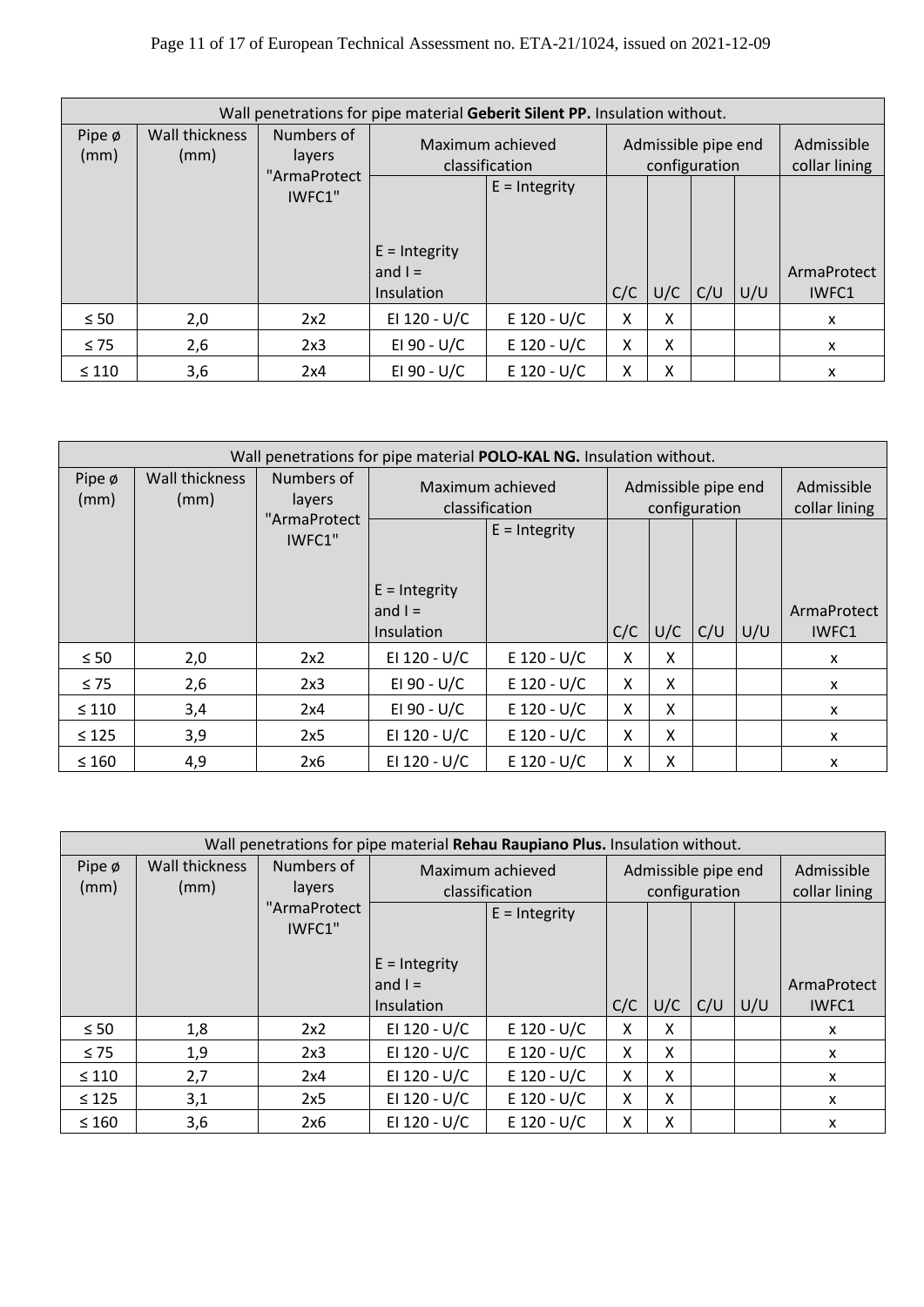### Page 12 of 17 of European Technical Assessment no. ETA-21/1024, issued on 2021-12-09

|                     | Wall penetrations for pipe material Triplus 3 Schicht-Schallschutzrohr. Insulation without. |                        |                                            |                                    |     |                                      |                             |     |                      |  |  |
|---------------------|---------------------------------------------------------------------------------------------|------------------------|--------------------------------------------|------------------------------------|-----|--------------------------------------|-----------------------------|-----|----------------------|--|--|
| Pipe $\phi$<br>(mm) | Wall thickness<br>(mm)                                                                      | Numbers of<br>layers   |                                            | Maximum achieved<br>classification |     | Admissible pipe end<br>configuration | Admissible<br>collar lining |     |                      |  |  |
|                     |                                                                                             | "ArmaProtect<br>IWFC1" |                                            | $E =$ Integrity                    |     |                                      |                             |     |                      |  |  |
|                     |                                                                                             |                        | $E =$ Integrity<br>and $I =$<br>Insulation |                                    | C/C | $U/C$ $C/U$                          |                             | U/U | ArmaProtect<br>IWFC1 |  |  |
| $\leq 40$           | 1,8                                                                                         | 2x2                    | EI 120 - U/C                               | $E$ 120 - U/C                      | x   | x                                    |                             |     | X                    |  |  |
| $\leq 75$           | 2,5                                                                                         | 2x3                    | EI 120 - U/C                               | $E$ 120 - U/C                      | X   | x                                    |                             |     | X                    |  |  |
| $\leq 90$           | 3,1                                                                                         | 2x4                    | EI 120 - U/C                               | $E$ 120 - U/C                      | χ   | χ                                    |                             |     | X                    |  |  |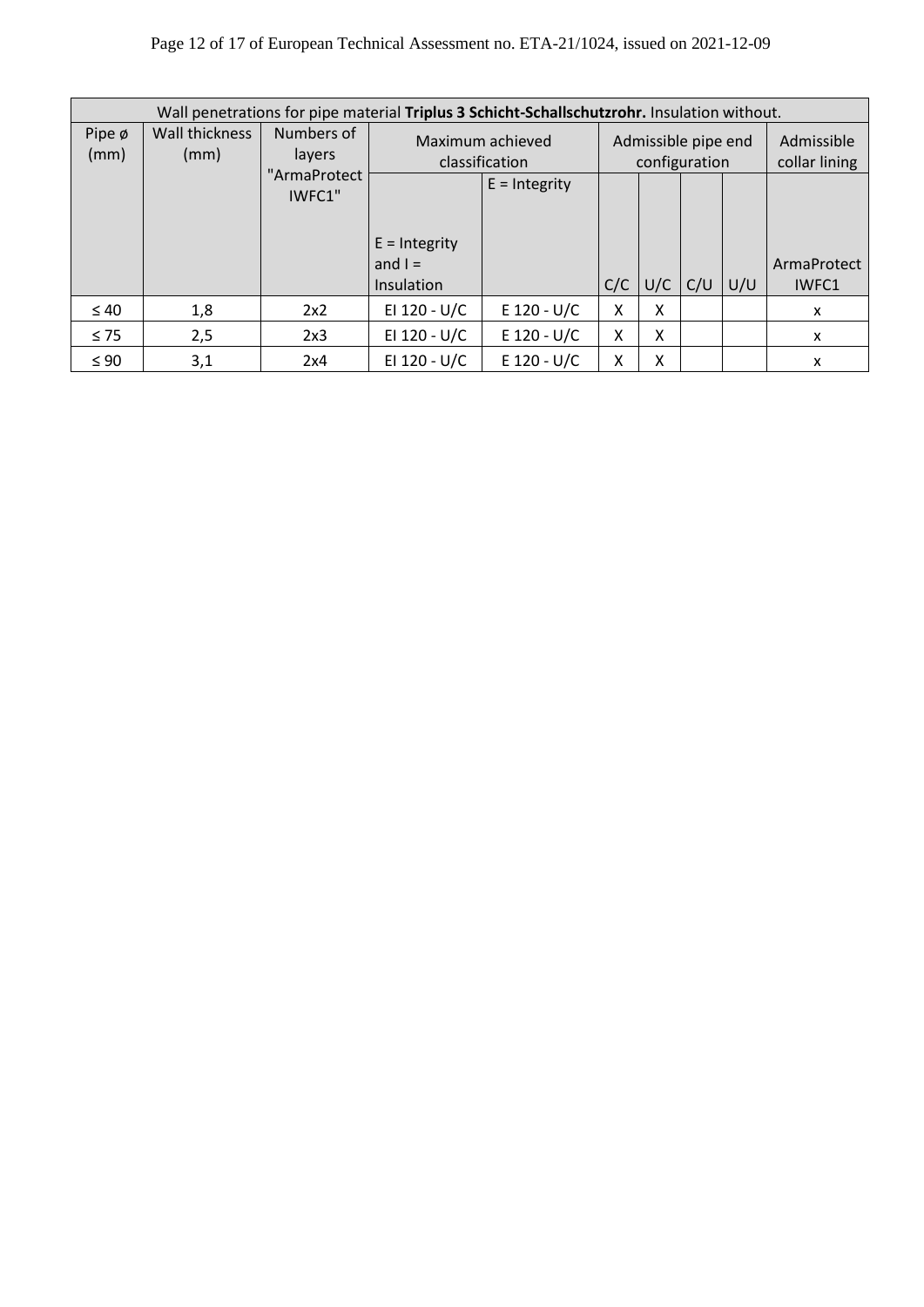The classification for the wall penetrations are declared under the following conditions:

| Field of application<br>(Chapter 5.1 classification | Installation in walls:<br>At least 100 mm thick standard lightweight wall construction with a standard                                                                                                                                                                                                                                                                                                                                                                 |
|-----------------------------------------------------|------------------------------------------------------------------------------------------------------------------------------------------------------------------------------------------------------------------------------------------------------------------------------------------------------------------------------------------------------------------------------------------------------------------------------------------------------------------------|
| report)                                             | value for fire resistance of 90 minutes according to EN1366-3. The above<br>mentioned pipe penetration seals may be mounted into all lightweight wall                                                                                                                                                                                                                                                                                                                  |
|                                                     | constructions of same fire resistance classification provided that:                                                                                                                                                                                                                                                                                                                                                                                                    |
|                                                     | The construction is classified according to EN 13501-2<br>$\bullet$                                                                                                                                                                                                                                                                                                                                                                                                    |
|                                                     | The construction has a total thickness which is not less than the minimum<br>$\bullet$<br>thickness of the standard lightweight wall of 94-100 mm, that has been<br>used in the test.                                                                                                                                                                                                                                                                                  |
|                                                     | This regulation is not valid for pipe closure systems which are arranged<br>$\bullet$<br>within the supporting construction. In case ogf higher thickness of the<br>supporting construction the length of the penetration seal has to be<br>increased by the same amount as the increased amount of wall. The<br>distance to the surface of the supporting construction remain tha same on<br>both sides.                                                              |
|                                                     | The number of panel layers is $\geq 2$ and the total thickness of the panel<br>٠<br>layer is $\geq$ 25 when no soffit covering is used.                                                                                                                                                                                                                                                                                                                                |
|                                                     | Lightweight construction walls with timber stud frame when the number<br>$\bullet$<br>of panel layers is $\geq 2$ and the total thickness of the panel layer is $\geq 25$ . No<br>part of the penetration seal is allowed to be closer than 100 mm to a<br>timber stud. The cavity between penetration seal and timber stud is<br>closed by using 100 mm insulation classified as A1 or A2 according to<br>EN 13501-1 which is put into the gap between seal and stud. |
|                                                     | The inside surface of the opening has to be equipped with a lining.                                                                                                                                                                                                                                                                                                                                                                                                    |
|                                                     | Walls made of concrete, aerated concrete or masonry with a wall thickness of $\geq$<br>100                                                                                                                                                                                                                                                                                                                                                                             |
|                                                     | The pipe penetration seals are only allowed to be designed as single penetration<br>seals.                                                                                                                                                                                                                                                                                                                                                                             |
|                                                     | The pipes are only allowed to be put through the penetration seal in a right angle.                                                                                                                                                                                                                                                                                                                                                                                    |
|                                                     | The first support (service support constructions) of the pipes both-sided of the<br>separating element have to be arranged in a distance of $\leq 650$ mm. The support<br>must be non-combustible, according to EN 13501-1 Euro class A.                                                                                                                                                                                                                               |
|                                                     | The filling of the remaining gap $(1-3 \text{ com gap width})$ has to be made in the<br>thickness of the building element with gypsum/gypsum filing compound.                                                                                                                                                                                                                                                                                                          |
| <b>Distances</b>                                    | The minimum distance which have to be kept are:                                                                                                                                                                                                                                                                                                                                                                                                                        |
|                                                     | Distance between two single penetration seals of non-insulated pipes (distance<br>from the pipe wall) $\geq$ 100 mm.                                                                                                                                                                                                                                                                                                                                                   |
|                                                     | Distance between two single penetration seals of insulated pipes (distance from<br>the insulation) $\geq$ 100 mm                                                                                                                                                                                                                                                                                                                                                       |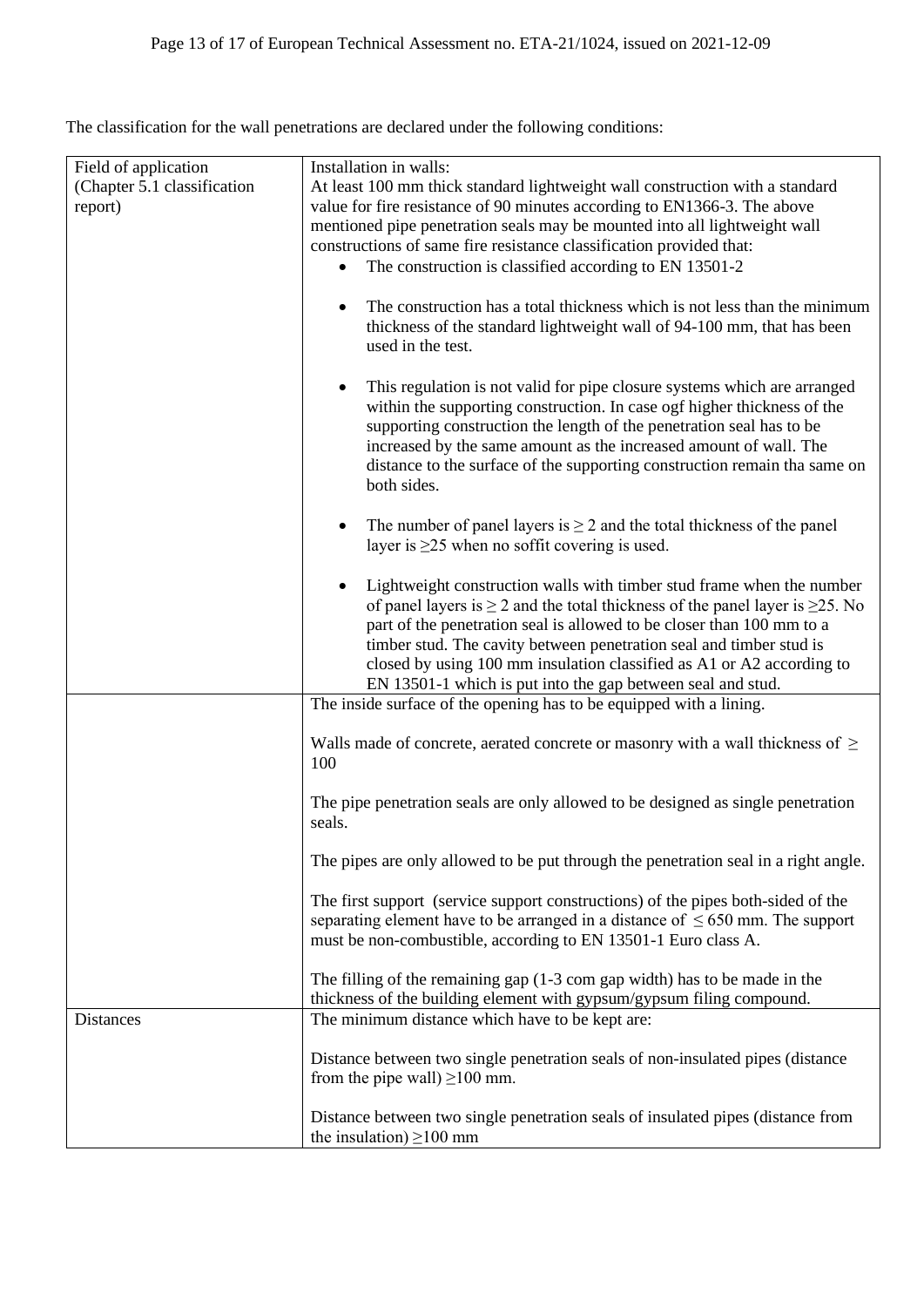The below applies to the tested seals as indicated in Annex 1 and/or Annex 2 for **floors made of concrete or aerated concrete with floor thickness of ≥150 mm and a density of ≥550 kg/m<sup>3</sup>** according to EN1366-3, clause 13.2.1

|                  | Floor penetrations for pipe material PVC-U. Insulation without. |                        |                                                   |                 |     |                                      |  |                   |                             |  |  |
|------------------|-----------------------------------------------------------------|------------------------|---------------------------------------------------|-----------------|-----|--------------------------------------|--|-------------------|-----------------------------|--|--|
| Pipe $\phi$ (mm) | Wall<br>thickness                                               | Numbers of<br>layers   | Maximum achieved<br>classification                |                 |     | Admissible pipe<br>end configuration |  |                   | Admissible<br>collar lining |  |  |
|                  | (mm)                                                            | "ArmaProtect<br>IWFC1" |                                                   | $E =$ Integrity |     |                                      |  |                   |                             |  |  |
|                  |                                                                 |                        | $E =$ Integrity<br>and $I =$<br><b>Insulation</b> |                 | C/C |                                      |  | $U/C$ $C/U$ $U/U$ | ArmaProtect<br>IWFC1        |  |  |
| $\leq 50$        | $1,8 - 5,6$                                                     | $\mathcal{L}$          | EI 240 - U/C                                      | E 240 - U/C     | X   | X                                    |  |                   | X                           |  |  |
| $> 50 - \leq 75$ | $1,8 - 8,4$                                                     | 3                      | EI 240 - U/C                                      | E 240 - U/C     | X   | X                                    |  |                   | X                           |  |  |
| $> 75 - 5110$    | $1,8-12,3$                                                      | 4                      | EI 240 - U/C                                      | $E$ 240 - U/C   | X   | X                                    |  |                   | X                           |  |  |
| $>110 - S125$    | $2,2 - 12,1$                                                    | 5                      | EI 120 - U/C                                      | $E$ 120 - U/C   | X   | X                                    |  |                   | X                           |  |  |
| $\leq 125$       | 12,1                                                            | 5                      | EI 240 - U/C                                      | E 240 - U/C     | X   | X                                    |  |                   | X                           |  |  |
| $\leq 160$       | $3,2-11,9$                                                      | 6                      | EI 120 - U/C                                      | $E$ 120 - U/C   | X   | X                                    |  |                   | X                           |  |  |
| $\leq 160$       | 11,9                                                            | 6                      | EI 240 - U/C                                      | E 240 - U/C     | X   | X                                    |  |                   | X                           |  |  |

|                  | Floor penetrations for pipe material PE. Insulation without. |                        |                   |                 |                 |                   |               |             |              |  |  |
|------------------|--------------------------------------------------------------|------------------------|-------------------|-----------------|-----------------|-------------------|---------------|-------------|--------------|--|--|
| Pipe $\phi$ (mm) | Wall                                                         | Numbers of             | Maximum achieved  |                 | Admissible pipe |                   |               | Admissible  |              |  |  |
|                  | thickness                                                    | layers                 |                   | classification  |                 | end configuration | collar lining |             |              |  |  |
|                  | (mm)                                                         | "ArmaProtect<br>IWFC1" |                   | $E =$ Integrity |                 |                   |               |             |              |  |  |
|                  |                                                              |                        | $E =$ Integrity   |                 |                 |                   |               |             |              |  |  |
|                  |                                                              |                        | and $I =$         |                 |                 |                   |               |             | ArmaProtect  |  |  |
|                  |                                                              |                        | <b>Insulation</b> |                 | C/C             | U/C               |               | $C/U$ $U/U$ | IWFC1        |  |  |
| $\leq 50$        | $1,8 - 4,6$                                                  | $\overline{2}$         | EI 240 - U/C      | $E$ 240 - U/C   | X               | X                 |               |             | x            |  |  |
| $> 50 - \leq 75$ | $1,8 - 8,4$                                                  | 3                      | EI 240 - U/C      | $E$ 240 - U/C   | X               | X                 |               |             | X            |  |  |
| $> 75 - 5110$    | 2,7                                                          | 4                      | EI 240 - U/C      | $E$ 240 - U/C   | X               | X                 |               |             | $\mathsf{x}$ |  |  |
| $> 75 - 5110$    | $> 2,7-10,0$                                                 | 4                      | EI 180 - U/C      | $E$ 240 - U/C   | $\mathsf{X}$    | X                 |               |             | $\mathsf{x}$ |  |  |
| $\leq 125$       | 3,1                                                          | 5                      | EI 240 - U/C      | $E$ 240 - U/C   | X               | X                 |               |             | $\mathsf{x}$ |  |  |
| $\leq 125$       | $> 3,1-11,4$                                                 | 5                      | EI 120 - U/C      | $E$ 240 - U/C   | X               | X                 |               |             | x            |  |  |
| $\leq 160$       | 4                                                            | 6                      | EI 240 - U/C      | $E$ 240 - U/C   | X               | X                 |               |             | x            |  |  |
| $\leq 160$       | $> 4,0-14,6$                                                 | 6                      | EI 120 - U/C      | $E$ 240 - U/C   | X               | X                 |               |             | X            |  |  |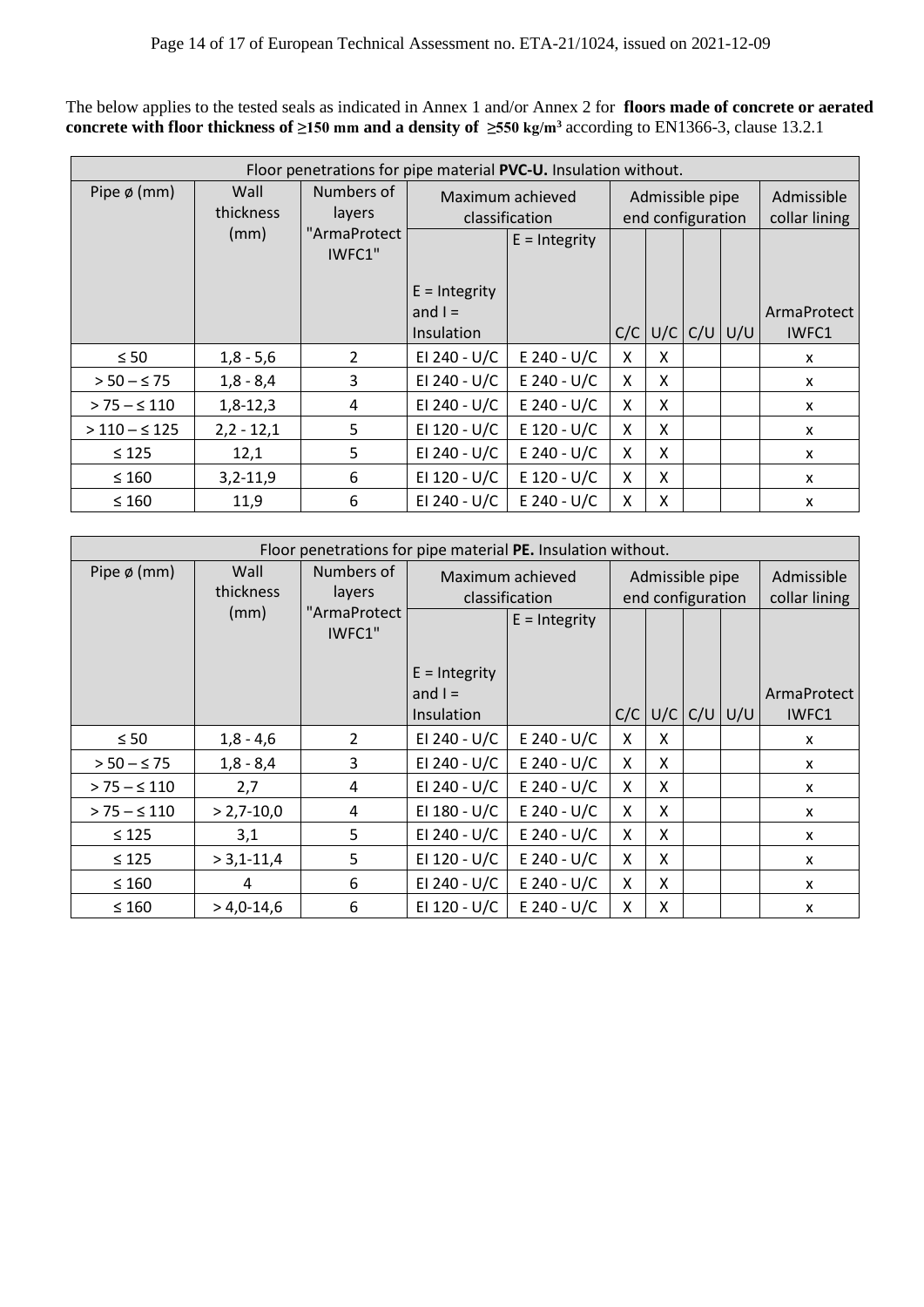### Page 15 of 17 of European Technical Assessment no. ETA-21/1024, issued on 2021-12-09

| Floor penetrations for pipe material PP. Insulation without. |                   |                        |                                    |                 |     |                                      |  |                             |                      |  |
|--------------------------------------------------------------|-------------------|------------------------|------------------------------------|-----------------|-----|--------------------------------------|--|-----------------------------|----------------------|--|
| Pipe $\phi$ (mm)                                             | Wall<br>thickness | Numbers of<br>layers   | Maximum achieved<br>classification |                 |     | Admissible pipe<br>end configuration |  | Admissible<br>collar lining |                      |  |
|                                                              | (mm)              | "ArmaProtect<br>IWFC1" |                                    | $E =$ Integrity |     |                                      |  |                             |                      |  |
|                                                              |                   |                        | $E =$ Integrity                    |                 |     |                                      |  |                             |                      |  |
|                                                              |                   |                        | and $I =$<br>Insulation            |                 | C/C |                                      |  | $U/C$ $C/U$ $U/U$           | ArmaProtect<br>IWFC1 |  |
| $\leq 50$                                                    | $1,8 - 4,6$       | 2                      | EI 240 - U/C                       | $E$ 240 - U/C   | X   | X                                    |  |                             | X                    |  |
| $> 50 - \leq 75$                                             | $1,8 - 8,4$       | 3                      | EI 240 - U/C                       | $E$ 240 - U/C   | X   | X                                    |  |                             | X                    |  |
| $> 75 - 5110$                                                | 2,7               | 4                      | EI 240 - U/C                       | $E$ 240 - U/C   | X   | X                                    |  |                             | X                    |  |
| $> 75 - 5110$                                                | $> 2,7-10$        | 4                      | EI 180 - U/C                       | $E$ 180 - U/C   | X   | Χ                                    |  |                             | X                    |  |

|                                                                      |                   | Floor penetrations for pipe material Uponor MLC Rohr "weiß". Insulation without. |                 |                                    |     |                                      |  |                   |                             |
|----------------------------------------------------------------------|-------------------|----------------------------------------------------------------------------------|-----------------|------------------------------------|-----|--------------------------------------|--|-------------------|-----------------------------|
| Pipe $\phi$ (mm)                                                     | Wall<br>thickness | Numbers of<br>layers                                                             |                 | Maximum achieved<br>classification |     | Admissible pipe<br>end configuration |  |                   | Admissible<br>collar lining |
|                                                                      | (mm)              | "ArmaProtect<br>IWFC1"                                                           |                 | $E =$ Integrity                    |     |                                      |  |                   |                             |
|                                                                      |                   |                                                                                  | $E =$ Integrity |                                    |     |                                      |  |                   |                             |
|                                                                      |                   |                                                                                  | and $I =$       |                                    |     |                                      |  |                   | ArmaProtect                 |
|                                                                      |                   |                                                                                  | Insulation      |                                    | C/C |                                      |  | $U/C$ $C/U$ $U/U$ | IWFC1                       |
| $\leq 50$                                                            | 4,5               | 2                                                                                | EI 120 - U/C    | $E$ 120 - U/C                      | x   | X                                    |  |                   | x                           |
| $\leq 75$                                                            | 7,5               | 3                                                                                | EI 90 - U/C     | $E 90 - U/C$                       | X   | X                                    |  |                   | x                           |
| $\leq 110$                                                           | 10                | 4                                                                                | EI 90 - U/C     | $E 90 - U/C$                       | X   | x                                    |  |                   | x                           |
| Also covered pipe diameter (mm) / wall thicknesses (mm)              |                   |                                                                                  |                 |                                    |     |                                      |  |                   |                             |
| (14-18)x2,0 / 20x2,25 / 25x2,5 / 32x3,0 / 40 x 4,0 / 63x6,0 / 90x8,5 |                   |                                                                                  |                 |                                    |     |                                      |  |                   |                             |

|                                                         | Floor penetrations for pipe material aquatherm green pipe MS. Insulation without. |                        |                 |                                    |     |                                      |  |                   |                             |  |  |
|---------------------------------------------------------|-----------------------------------------------------------------------------------|------------------------|-----------------|------------------------------------|-----|--------------------------------------|--|-------------------|-----------------------------|--|--|
| Pipe $\phi$ (mm)                                        | Wall<br>thickness                                                                 | Numbers of<br>layers   |                 | Maximum achieved<br>classification |     | Admissible pipe<br>end configuration |  |                   | Admissible<br>collar lining |  |  |
|                                                         | (mm)                                                                              | "ArmaProtect<br>IWFC1" |                 | $E =$ Integrity                    |     |                                      |  |                   |                             |  |  |
|                                                         |                                                                                   |                        | $E =$ Integrity |                                    |     |                                      |  |                   |                             |  |  |
|                                                         |                                                                                   |                        | and $I =$       |                                    |     |                                      |  |                   | ArmaProtect                 |  |  |
|                                                         |                                                                                   |                        | Insulation      |                                    | C/C |                                      |  | $U/C$ $C/U$ $U/U$ | IWFC1                       |  |  |
| $\leq 16$                                               | 2,2                                                                               | 2                      | EI 120 - U/C    | $E$ 120 - U/C                      | x   | X                                    |  |                   | X                           |  |  |
| $\leq 50$                                               | 6,9                                                                               | $\mathcal{L}$          | EI 120 - U/C    | $E$ 120 - U/C                      | X   | X                                    |  |                   | X                           |  |  |
| $\leq 75$                                               | 10,4                                                                              | 3                      | EI 120 - U/C    | $E$ 120 - U/C                      | X   | X                                    |  |                   | X                           |  |  |
| $\leq 110$                                              | 15,2                                                                              | 4                      | EI 120 - U/C    | $E$ 120 - U/C                      | Χ   | X                                    |  |                   | X                           |  |  |
| Also covered pipe diameter (mm) / wall thicknesses (mm) |                                                                                   |                        |                 |                                    |     |                                      |  |                   |                             |  |  |
| 20-2,8 / 25-3,5 / 32-4,5 / 40-5,6 / 63-8,7 / 90-12,5    |                                                                                   |                        |                 |                                    |     |                                      |  |                   |                             |  |  |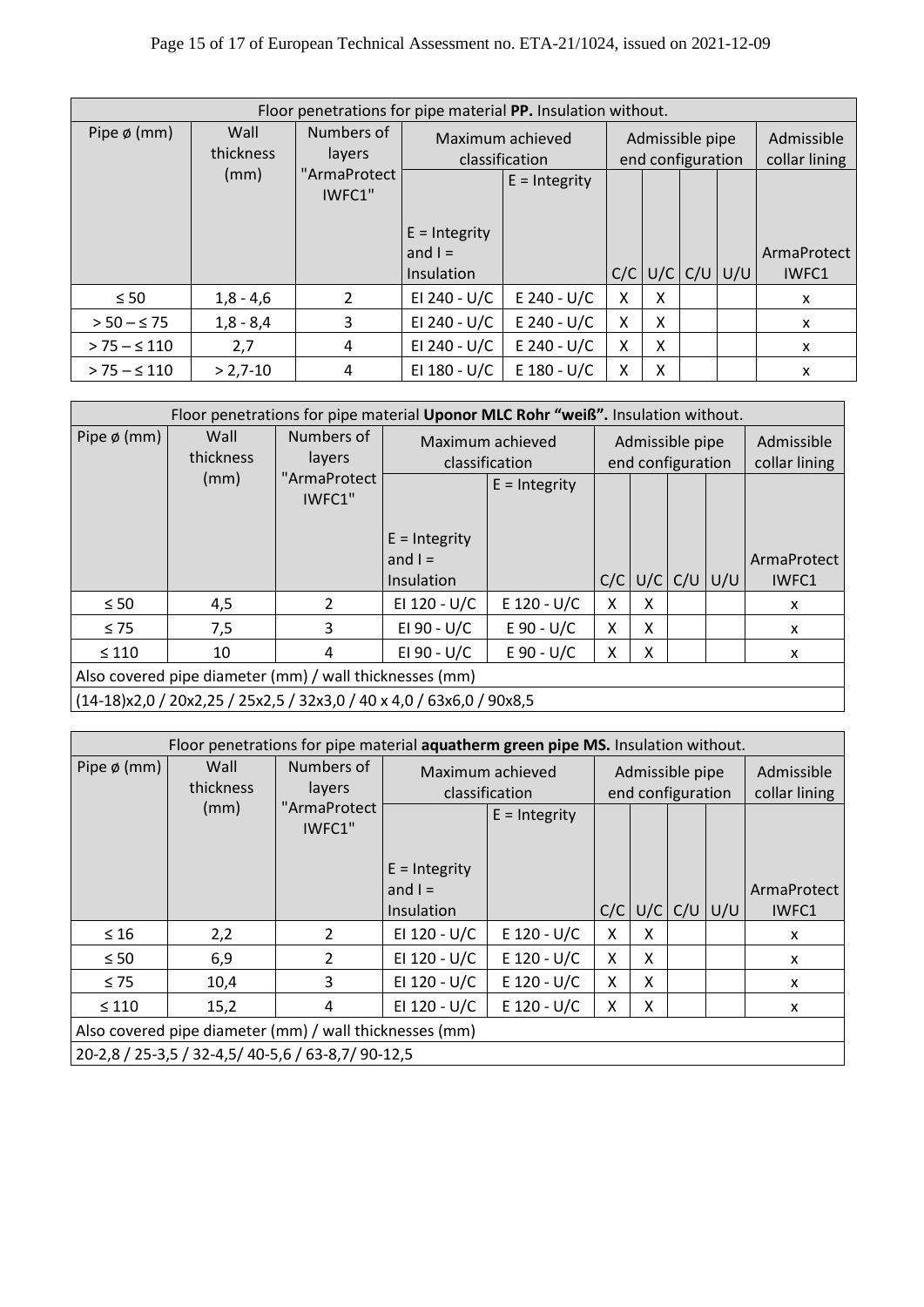### Page 16 of 17 of European Technical Assessment no. ETA-21/1024, issued on 2021-12-09

|                  |                   | Floor penetrations for pipe material Wavin SITECH. Insulation without. |                                    |                 |     |   |  |                                      |             |  |  |  |
|------------------|-------------------|------------------------------------------------------------------------|------------------------------------|-----------------|-----|---|--|--------------------------------------|-------------|--|--|--|
| Pipe $\phi$ (mm) | Wall<br>thickness | Numbers of<br>layers                                                   | Maximum achieved<br>classification |                 |     |   |  | Admissible pipe<br>end configuration |             |  |  |  |
|                  | (mm)              | "ArmaProtect<br>IWFC1"                                                 |                                    | $E =$ Integrity |     |   |  |                                      |             |  |  |  |
|                  |                   |                                                                        | $E =$ Integrity<br>and $I =$       |                 |     |   |  |                                      | ArmaProtect |  |  |  |
|                  |                   |                                                                        | Insulation                         |                 | C/C |   |  | $U/C$ $C/U$ $U/U$                    | IWFC1       |  |  |  |
| $\leq 50$        | $\overline{2}$    | $\mathcal{L}$                                                          | EI 120 - U/C                       | $E$ 120 - U/C   | x   | x |  |                                      | x           |  |  |  |
| $\leq 75$        | 2,6               | 3                                                                      | EI 120 - U/C                       | $E$ 120 - U/C   | X   | X |  |                                      | x           |  |  |  |
| $\leq 110$       | 3,6               | 4                                                                      | EI 120 - U/C                       | $E$ 120 - U/C   | X   | X |  |                                      | X           |  |  |  |
| $\leq 125$       | 4,2               | 5                                                                      | EI 60 - U/C                        | $E 60 - U/C$    | X   | X |  |                                      | x           |  |  |  |
| $\leq 160$       | 5,3               | 6                                                                      | EI 60 - U/C                        | $E 60 - U/C$    | X   | X |  |                                      | X           |  |  |  |

| Floor penetrations for pipe material Geberit Silent PP . Insulation without. |                                           |                        |                                            |                                    |     |   |                                      |                     |                      |  |  |
|------------------------------------------------------------------------------|-------------------------------------------|------------------------|--------------------------------------------|------------------------------------|-----|---|--------------------------------------|---------------------|----------------------|--|--|
| Pipe $\phi$ (mm)                                                             | Numbers of<br>Wall<br>thickness<br>layers |                        |                                            | Maximum achieved<br>classification |     |   | Admissible pipe<br>end configuration |                     |                      |  |  |
|                                                                              | (mm)                                      | "ArmaProtect<br>IWFC1" | $E =$ Integrity<br>and $I =$<br>Insulation | $E =$ Integrity                    | C/C |   |                                      | $U/C$ $C/U$ $ U/U $ | ArmaProtect<br>IWFC1 |  |  |
| $\leq 50$                                                                    | $\mathcal{P}$                             | $\mathcal{P}$          | EI 120 - U/C                               | $E$ 120 - U/C                      | x   | X |                                      |                     | X                    |  |  |
| $\leq 75$                                                                    | 2,6                                       | 3                      | EI 120 - U/C                               | $E$ 120 - U/C                      | X   | X |                                      |                     | $\mathsf{x}$         |  |  |
| $\leq 110$                                                                   | 3,6                                       | 4                      | EI 120 - U/C                               | $E$ 120 - U/C                      | X   | X |                                      |                     | X                    |  |  |

| Floor penetrations for pipe material POLO-KAL NG. Insulation without. |                   |                        |                                            |                                    |   |                                      |                             |                         |                      |  |
|-----------------------------------------------------------------------|-------------------|------------------------|--------------------------------------------|------------------------------------|---|--------------------------------------|-----------------------------|-------------------------|----------------------|--|
| Pipe $\phi$ (mm)                                                      | Wall<br>thickness | Numbers of<br>layers   |                                            | Maximum achieved<br>classification |   | Admissible pipe<br>end configuration | Admissible<br>collar lining |                         |                      |  |
|                                                                       | (mm)              | "ArmaProtect<br>IWFC1" |                                            | $E =$ Integrity                    |   |                                      |                             |                         |                      |  |
|                                                                       |                   |                        | $E =$ Integrity<br>and $I =$<br>Insulation |                                    |   |                                      |                             | $C/C$ $U/C$ $C/U$ $U/U$ | ArmaProtect<br>IWFC1 |  |
| $\leq 50$                                                             | 2                 | $\mathfrak{p}$         | EI 90 - U/C                                | $E$ 120 - U/C                      | X | X                                    |                             |                         | X                    |  |
| $\leq 75$                                                             | 2,6               | 3                      | EI 90 - U/C                                | $E$ 120 - U/C                      | X | X                                    |                             |                         | X                    |  |
| $\leq 110$                                                            | 3,6               | 4                      | EI 120 - U/C                               | $E$ 120 - U/C                      | Χ | X                                    |                             |                         | x                    |  |